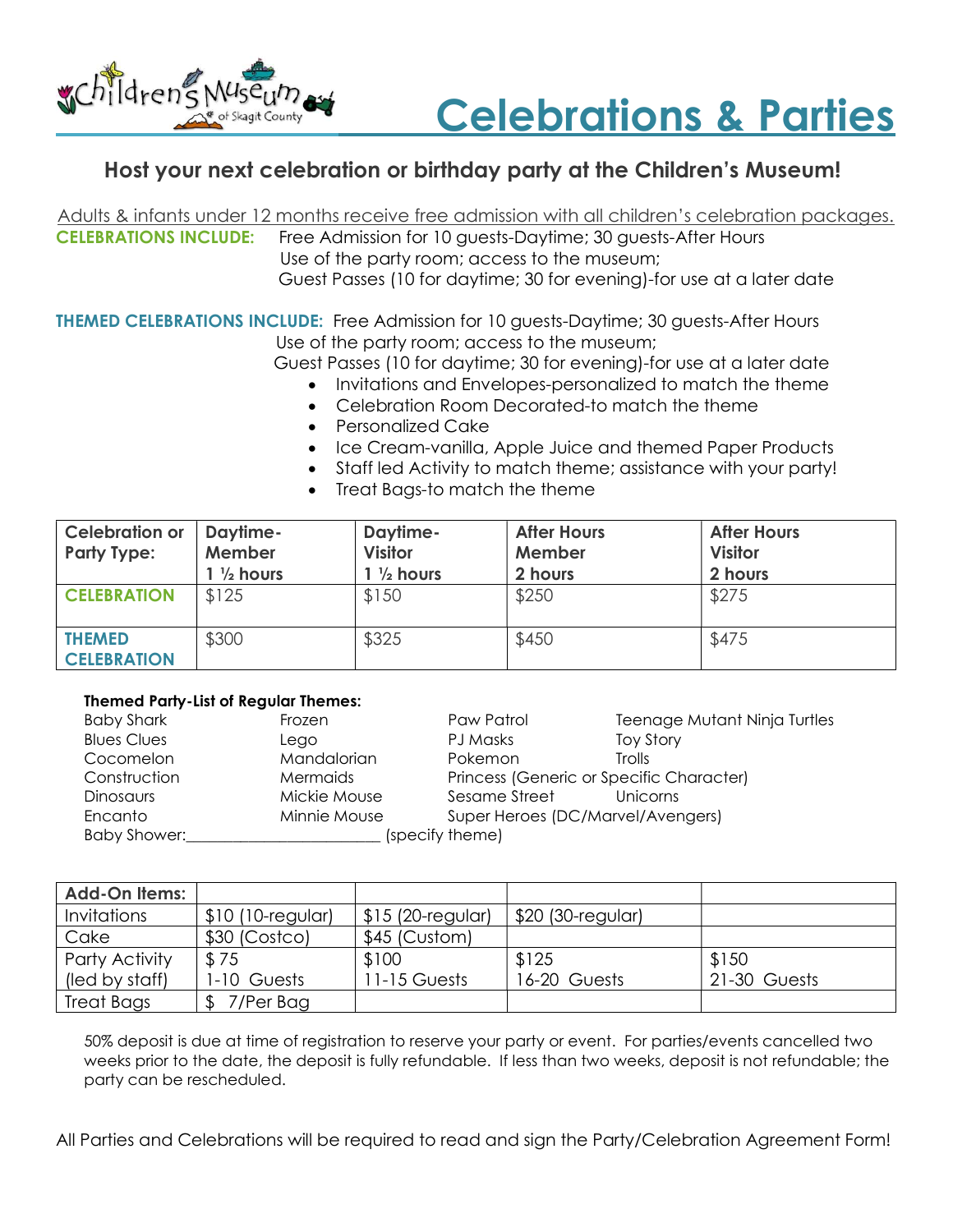|    |                                       | WChildren's Museum                               | Skagit County                                                                                                                                                                                                                                                                                 |                                                 | <b>Celebration &amp; Party</b><br><b>Registration Form</b> |                      |
|----|---------------------------------------|--------------------------------------------------|-----------------------------------------------------------------------------------------------------------------------------------------------------------------------------------------------------------------------------------------------------------------------------------------------|-------------------------------------------------|------------------------------------------------------------|----------------------|
|    | 432 Fashion Way                       | Burlington, WA                                   | (360) 757-8888                                                                                                                                                                                                                                                                                |                                                 | www.skagitchildrensmuseum.net                              | info@skagitcm.org    |
|    |                                       |                                                  | 1. Celebration Date: $\angle$ / $\angle$ / $\angle$ Today's Date: $\angle$ / $\angle$                                                                                                                                                                                                         |                                                 |                                                            |                      |
|    |                                       |                                                  | 2. Celebration Time: Daytime $\Box$ 10:00am -11:30am $\Box$ 1:00pm -2:30pm                                                                                                                                                                                                                    |                                                 |                                                            |                      |
|    |                                       |                                                  | After Hours Celebrations: Friday or Saturday $\Box$ 3:30pm - 5:30pm                                                                                                                                                                                                                           |                                                 |                                                            |                      |
|    |                                       |                                                  |                                                                                                                                                                                                                                                                                               |                                                 |                                                            |                      |
| 3. |                                       | Additional Info $\Box$ Member                    | Visitor                                                                                                                                                                                                                                                                                       |                                                 | <b>Celebration or Party Package Pricing</b>                |                      |
|    |                                       | Day                                              | After Hours                                                                                                                                                                                                                                                                                   |                                                 | Member                                                     | Visitor              |
|    |                                       |                                                  | Celebration □ Themed                                                                                                                                                                                                                                                                          |                                                 | Day                                                        | Day                  |
|    |                                       | Party Cost:                                      | \$                                                                                                                                                                                                                                                                                            | <b>Celebration</b>                              | \$125                                                      | \$150                |
|    |                                       | Cake                                             | \$                                                                                                                                                                                                                                                                                            |                                                 | <b>After Hours</b><br>\$250                                | After Hours<br>\$275 |
|    |                                       | Invitations                                      | \$                                                                                                                                                                                                                                                                                            |                                                 | Day                                                        | Day                  |
|    |                                       | Party Activity<br>Treat Bags/#                   | $\frac{1}{2}$<br>$\frac{1}{2}$                                                                                                                                                                                                                                                                | <b>Themed</b>                                   | \$300                                                      | \$325                |
|    |                                       | Additional Item<br><b>TOTAL COST:</b>            | \$<br>S                                                                                                                                                                                                                                                                                       | <b>Celebration</b>                              | After Hours<br>\$450                                       | After Hours<br>\$475 |
|    |                                       | (50% deposit required at booking)                |                                                                                                                                                                                                                                                                                               |                                                 | Theme:                                                     |                      |
|    |                                       |                                                  |                                                                                                                                                                                                                                                                                               |                                                 | * Themed parties please complete Cake Order Form           |                      |
|    |                                       | # Children: ____ # Adults: ____ (free of charge) |                                                                                                                                                                                                                                                                                               |                                                 |                                                            |                      |
|    | 4. Adult/Host Information<br>Address: | First & Last                                     |                                                                                                                                                                                                                                                                                               |                                                 |                                                            |                      |
|    | House #                               |                                                  | Street                                                                                                                                                                                                                                                                                        |                                                 | Apt #                                                      |                      |
|    | City                                  |                                                  | State                                                                                                                                                                                                                                                                                         |                                                 | Zip                                                        |                      |
|    | Phone: (                              |                                                  |                                                                                                                                                                                                                                                                                               | $\Box$ home $\Box$ work $\Box$ cell (check one) |                                                            |                      |
|    |                                       |                                                  |                                                                                                                                                                                                                                                                                               |                                                 | $\Box$ Confirmation Sent                                   |                      |
|    |                                       | <b>Name of Honored Guest or Child</b>            |                                                                                                                                                                                                                                                                                               |                                                 |                                                            |                      |
|    |                                       |                                                  |                                                                                                                                                                                                                                                                                               |                                                 |                                                            |                      |
|    |                                       |                                                  | Payment <sup>*</sup> 50% deposit is due at time of registration to reserve party room. If the party is cancelled two weeks prior to the date, the<br>deposit is fully refundable. If the party is cancelled less than two weeks, deposit is not refundable, but the party can be rescheduled. |                                                 |                                                            |                      |
|    | Form!                                 |                                                  | 7. All Parties and Celebrations will be required to read and sign the Party/Celebration Agreement                                                                                                                                                                                             |                                                 |                                                            |                      |
| 6. |                                       |                                                  | Deposit: _____Date: ______ a Cash a Check #_____ a VS a MC a Amex. a JCB a Cert. _____                                                                                                                                                                                                        |                                                 |                                                            |                      |
|    |                                       |                                                  | Balance: _____Date: ______ a Cash a Check #_____ a VS a MC a Amex. a JCB a Cert. _____                                                                                                                                                                                                        |                                                 |                                                            |                      |